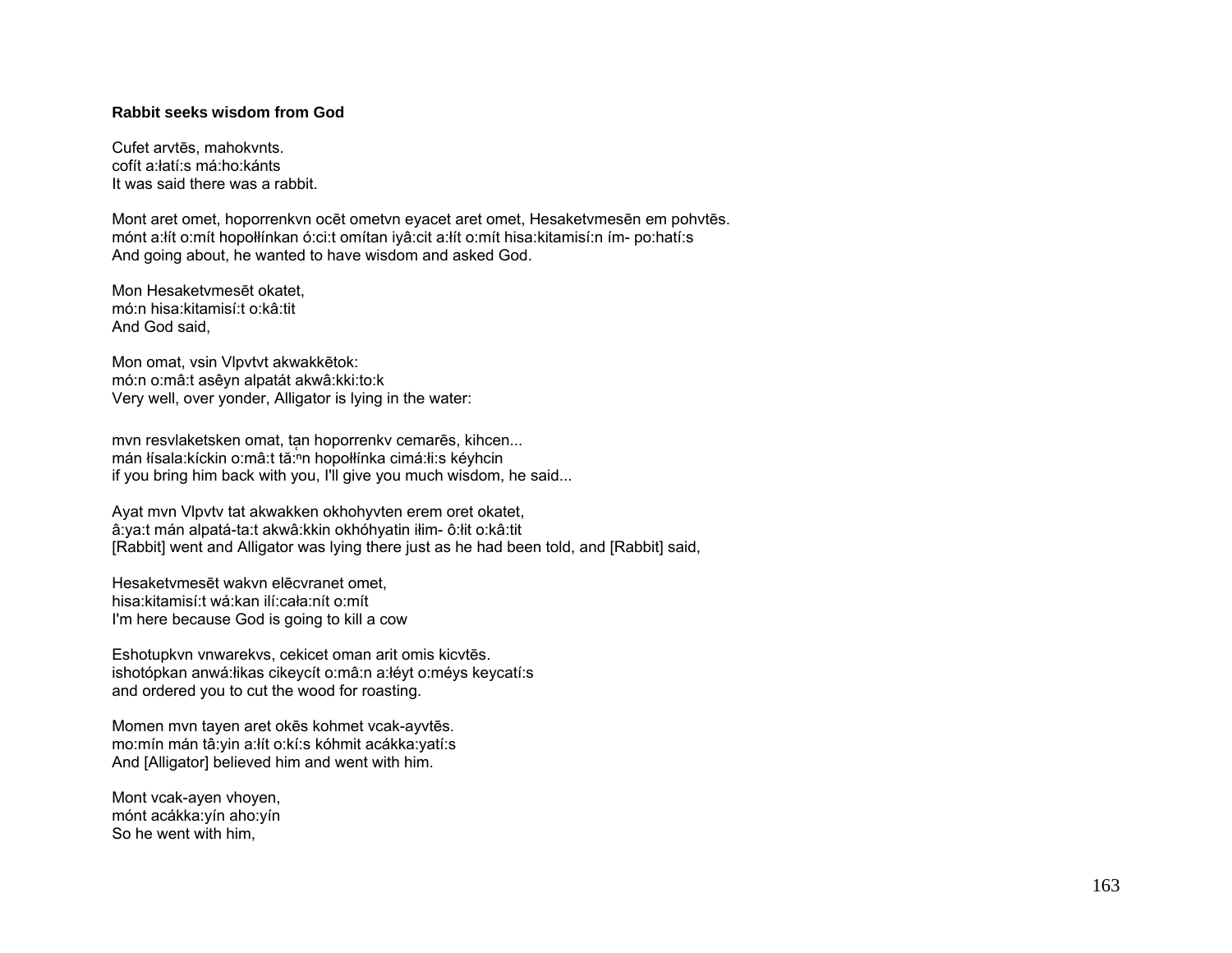mvn 'mvkeriyet elēcetvn eyacet 'saret okekv, mán 'makiłêyyit ili:citán iyâ:cit sa:łít o:kiká because Rabbit had tricked him and wanted to kill him...

'sayen momusen 'svhopvyēcat nafkvtēs. sa:yín mô:mosin 'sahópayi:câ:t na:fkatí:s And when they had gone further, [Rabbit] struck [Alligator].

Momis em elkv tokon ennafken, mô:meys im- ílka-tó:ko:n ínna:fkín But he didn't hit him in the spot that would kill him,

momusen Vlpvtv tat letkēpvtēs. mô:mosin alpatá-ta:t lítki:patí:s and immediately Alligator ran off.

Mont mv hvcce hvtvm yaktaskēpvtēs. mónt ma hácci hatâm yaktá:ski:patí:s And he jumped back into the creek.

## [new paragraph]

Momen mvn elēcekot letecihcet aret omen... mo:mín mán ilí:cíkot liticéyhcit a:łít o:mín So not killing [Alligator], Rabbit let him run away...

Momen yem onayen Hesaketvmesēt okat, mo:mín yímona:yín hisa:kitamisí:t o:kâ:t Then he came back and told God what happened, and God said,

Resvlahketskē tvlken, hoporrenkv cemvranit ohkikv: 'łisaláhkícki: tâlkin hopołłínka cimáła:nít óhkeyka Only if you bring him back will I give you wisdom, as I said:

mvn resvtetskeko vtēkat, cemvko tayet omes, kihohcen... mán 'łisatíckíko: atî:ka:t cimáko: tâ:yit o:mís keyhóhcin as long as you do not bring him back, I can't give it to you, he told him...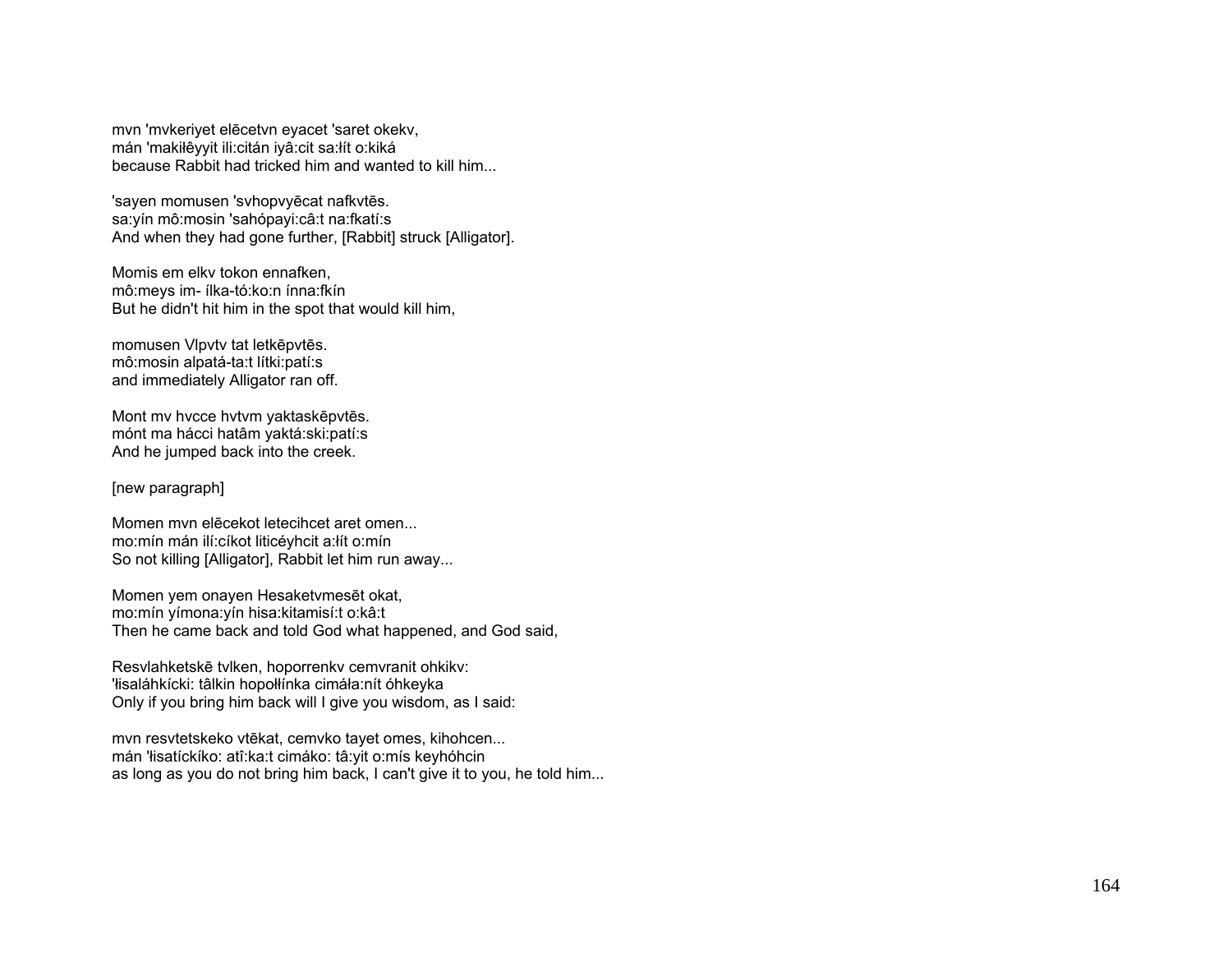Hvtvm yefulkvtēs, hatâm yifolkatí:s [Rabbit] went back again,

hoporrenkv oh-vpvkēn Cufe tat eyacet onkv. hopołłínka ohhapáki:n cofí-ta:t iyâ:cit onká because Rabbit did want more wisdom.

Mont aret hvtvm erem orvtēs. mónt a:łít hatâm iłímo:łatí:s So again he arrived [at Alligator's home].

Mont eron ēhayēt mónt iłón i:há:yi:t Disguising himself as a squirrel,

eto uewv aakwiyēn erohcemket, itó óywa a:akwéyyi:n iłohcîmkit he climbed onto a limb out over the water,

fekēsket ohliken, fiki:skít ohlêykin chattered there,

Vlpvtv afvnkvtēs. alpatá á:fankatí:s and Alligator stuck his head out.

Mont afvnket omen em punayet okat, mónt a:fânkit o:mín ím- pona:yít o:kâ:t So while his head was out of the water, Rabbit talked with him, saying,

Hesaketvmesēt wakvn elēcvranet omet, hisa:kitamisí:t wá:kan ilí:cała:nít o:mít God is going to kill a cow,

Eshotupkvn vnwarekvs, cekicet omen arit atet omis, kicen... ishotópkan anwá:łikas cikeycít o:mín a:łéyt â:tit o:méys keycín and I have come because he ordered you to cut the wood for roasting it...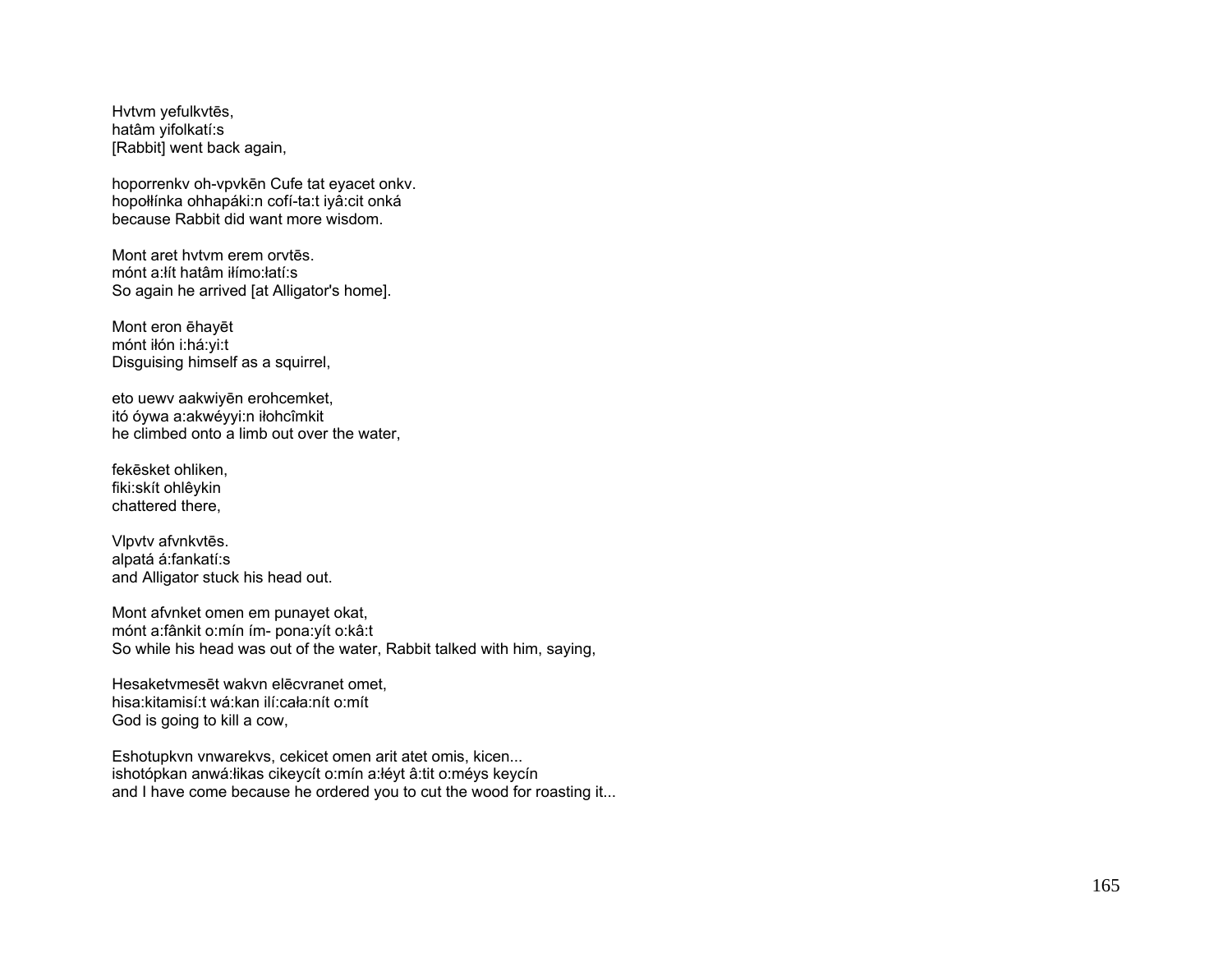Mvn maket tayen estenafket okhoyis, kicet omen... mán ma:kít tǎ:<sup>n</sup>yin ístina:fkít ókho:yéys keycít o:mín That's what they said just before I got beat up, [Alligator] said...

Momen cvcuset arēt omēs. mo:mín cacósit a:łí:t ô:mi:s I have a younger brother, [Rabbit said].

Este hoporrē̜nesekot omētan mvn atotet omvcoken: ísti hopołłĭ:<sup>ⁿ</sup>nisikot ó:mi:ta:n mán a:tô:tit o:macókin He is a very senseless person, yet [God] sent him, saying,

Estvn momehcē witēs, maket omet... ístan momíhci: wêyti:s ma:kít o:mít He might do it somehow...

Erhecvs, mahoken arit omis, kicet enlaksen... iłhicás má:ho:kín a:łéyt o:méys keycít ínla:ksín I'm here because I was told to check on him, [Rabbit] said, lying to him...

Moman okēs enkohmet, hvtvm, vcak-atvtēs. mô:ma:n o:kí:s inkóhmit hatâm acákka:tatí:s Believing what he said, [Alligator] went with him again.

[new paragraph]

Momet welaken em pohet okat, mo:mít wila:kín ím- po:hít o:kâ:t Now as they were going along, [Rabbit] asked him,

Estvn cennafket ohmehaks? kicen... ístan cínna:fkít óhmiha:ks keycín Where did he hit you?

Cvkvn vnnafket ohs, kicen... cakán ánna:fkít óhs keycín He hit my head, he said...

Estvmvn cennafkate celēcvranvtētē? kicen... ístaman cínna:fkâ:ti cilí:cała:natí:ti:ˇ keycín Where would he have to have hit you in order to kill you? [Rabbit] asked...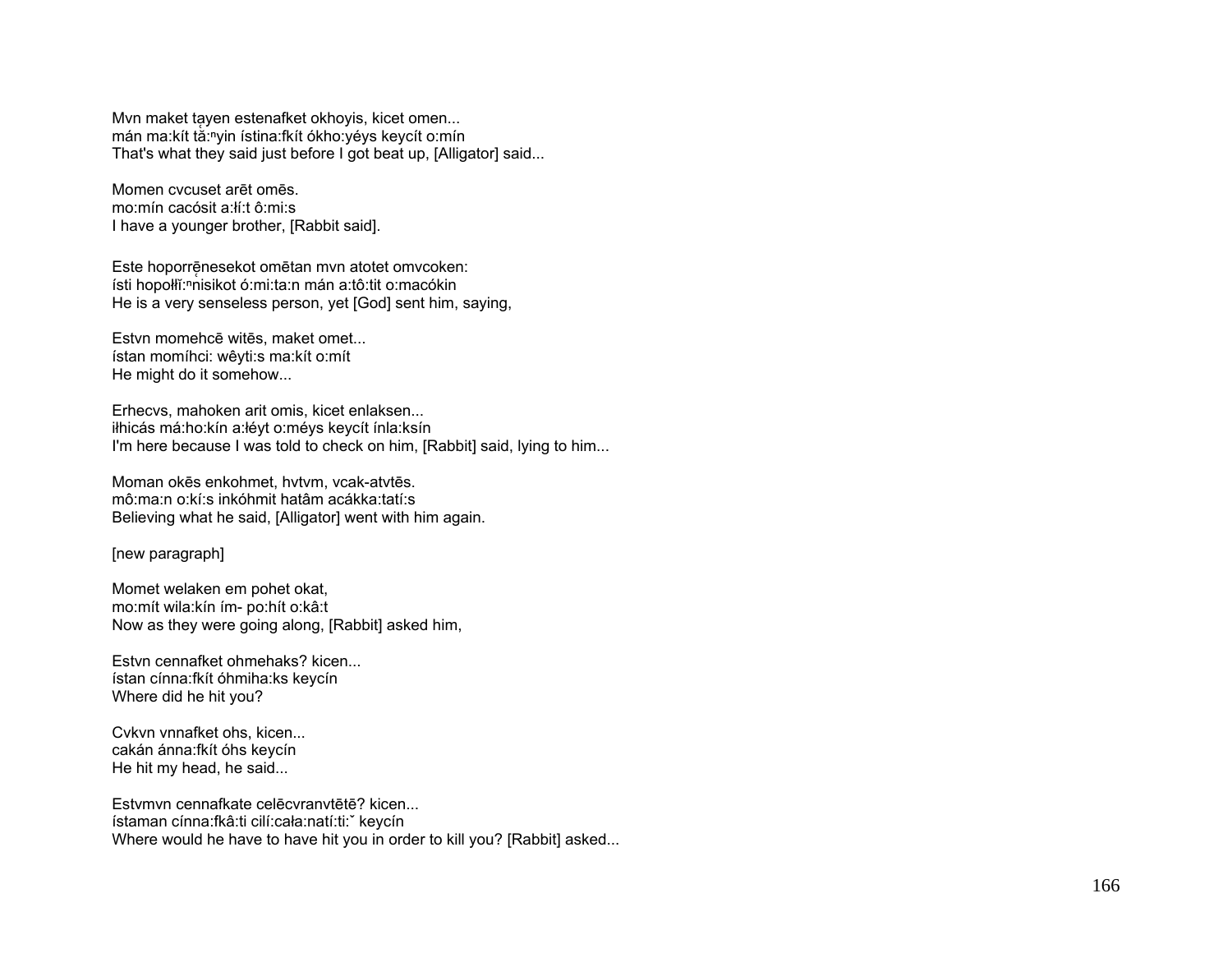Cvsokson vnnafken omat, cvlēcvranvtēs, kihcet em onayvtēs. casókson annâ:fkin o:mâ:t calí:cała:natí:s kéyhcit im- óna:yatí:s If he'd struck me on the hip, it would have killed me, [Alligator] told him.

Mohmen mvn em onayekv, momusen mvn ennvfiket elēcēpvtēs. móhmin mán im- onâ:yika mô:mosin mán innafêykit ilí:ci:patí:s Then as soon as he had told him that, [Rabbit] struck him [on the hip] and killed him.

Mont 'svrēpet resem vlakvtēs. mónt 'sałĭ:<sup>n</sup>pit 'łisím- ala:katí:s And he finally brought him back for [God].

Mvn momēcen hecetvn 'yacet Hesaketvmesēt omekv resem vlakvtēs. mán momî:cin hicítan yâ:cit hisa:kitamisí:t ô:mika 'łisím- ala:katí:s This is what God wanted to see him do, so he returned bringing him [the alligator].

## [new paragraph]

Momen hvtvm okyehan sokcv facken resatetskat ta̜wvn hoporrenkv cemarēs, kicvtēs. mo:mín hatâm okyihá:n sókca fâ:ckin 'łisâ:tícka:t tă:Խwan hopołłínka cimá:łi:s keycatí:s Now then, bring me a sack full of mosquitoes, and I will give you wisdom, [God] said.

Momen mvo ayvtēs, mv okyeha hopokv. mo:mín maó a:yatí:s ma okyihá: hopóka Then he went again, to hunt for the mosquitoes.

[new paragraph]

Mont aret mv nake sasan eroret okat, mónt a:łít ma nâ:ki sâ:sa:n iłô:łit o:kâ:t And he went to a place where they were plentiful and said,

Hesaketvmesēt okat, Heyv sokcv fackēs, kicvyan, hisa:kitamisí:t o:kâ:t hiyá sókca fâ:cki:s keycayâ:n I said they could fill this bag, but God said,

Fvcikekos, maken aret omis. facêykiko:s ma:kín a:łít o:méys They couldn't fill it up, so that's why I'm here.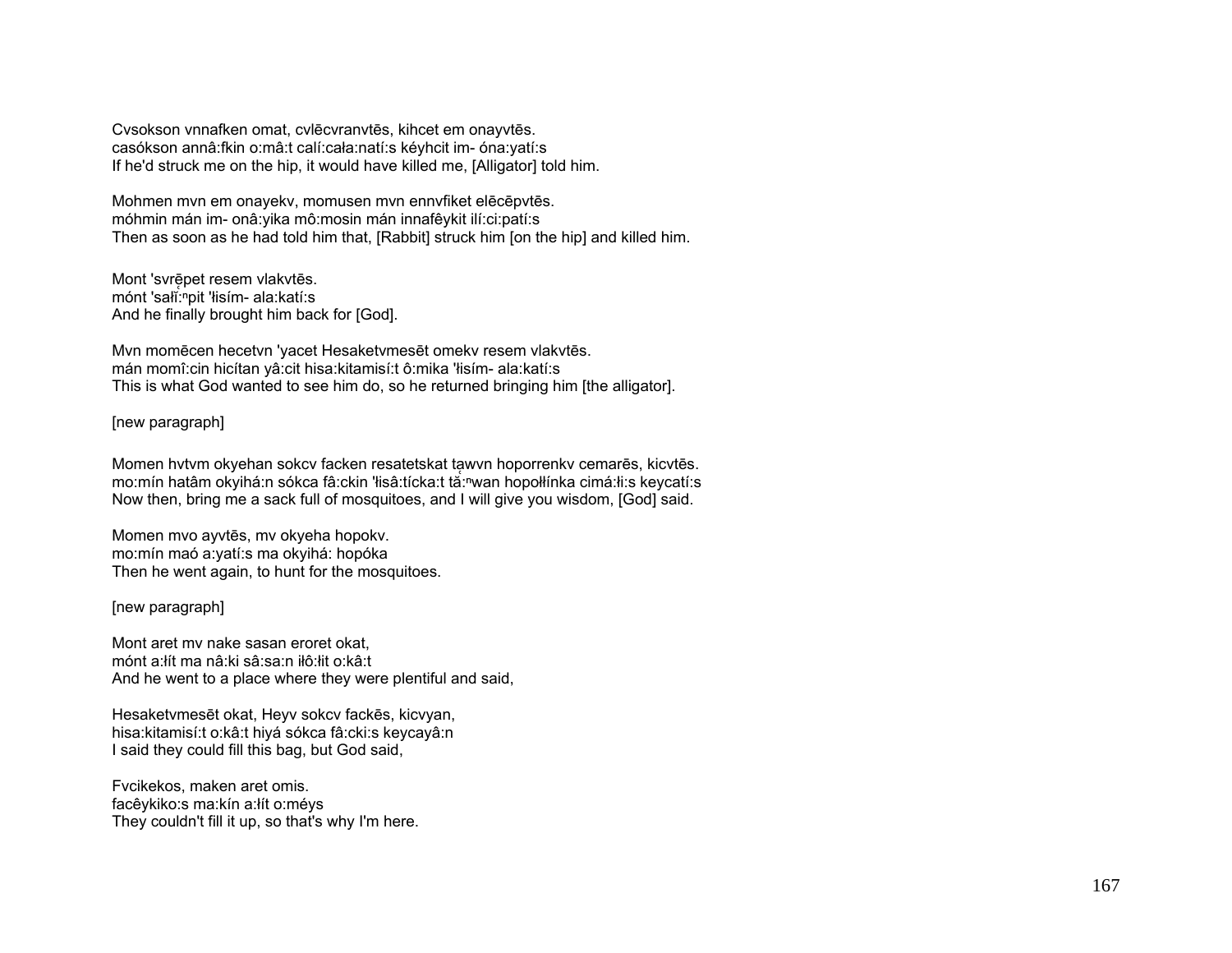Fvcikatskekon okehaks? kicen... facêyká:ckíkon o:kihâ:ks keycín Can you not fill this sack? he asked...

Mv mo̯musat fvckvraneyat tv̞lkusēt os, kicaken... ma mḃ:ªmosa:t fáckała:niyâ:̇́t tălªkosi:t ô:s kéyca:kín We can surely fill that little thing up, they said...

Mon omat vtehkatsken hecvkēs, kicen, mó:n o:mâ:t ati:hká:ckin hicáki:s keycín Well, then, let's see you get into it, he said,

sokcv em enhvlaten sókca im- inhalâ:tin and held the sack open for them,

vtē̯hket fvciket res enhoyanen, atĭ:<sup>ⁿ</sup>hkit facêykit 'łisínhoya:nín and as soon as they got in and filled it to overflowing,

momusen esenwvnvyehpet resatvtēs. mô:mosin isinwanayíhpit łísa:tatí:s he tied the sack and brought it back.

Mont 'saret resvlaken, mónt sa:łít łísala:kín And when he returned with it, [God] said,

Hvtvm vsin Cetto-Mēkkot likēs. Mvn hvtvm erehsetsken, hoporrenkv cemarēs, kicvtēs. hatâm asêyn citto-mí:kkot lêyki:s mán hatâm iłíhsíckin hopołłínka cimá:łi:s keycatí:s Now Rattlesnake lives over yonder. Go get him and I will give you wisdom.

[new paragraph]

Mohmen hvtvm mvn ayvtēs. móhmin hatâm mán a:yatí:s So again off he went.

Eton enfvskēn esehpet ayvtēs. itón infaskí:n isíhpit a:yatí:s He took a thorn from a tree and went.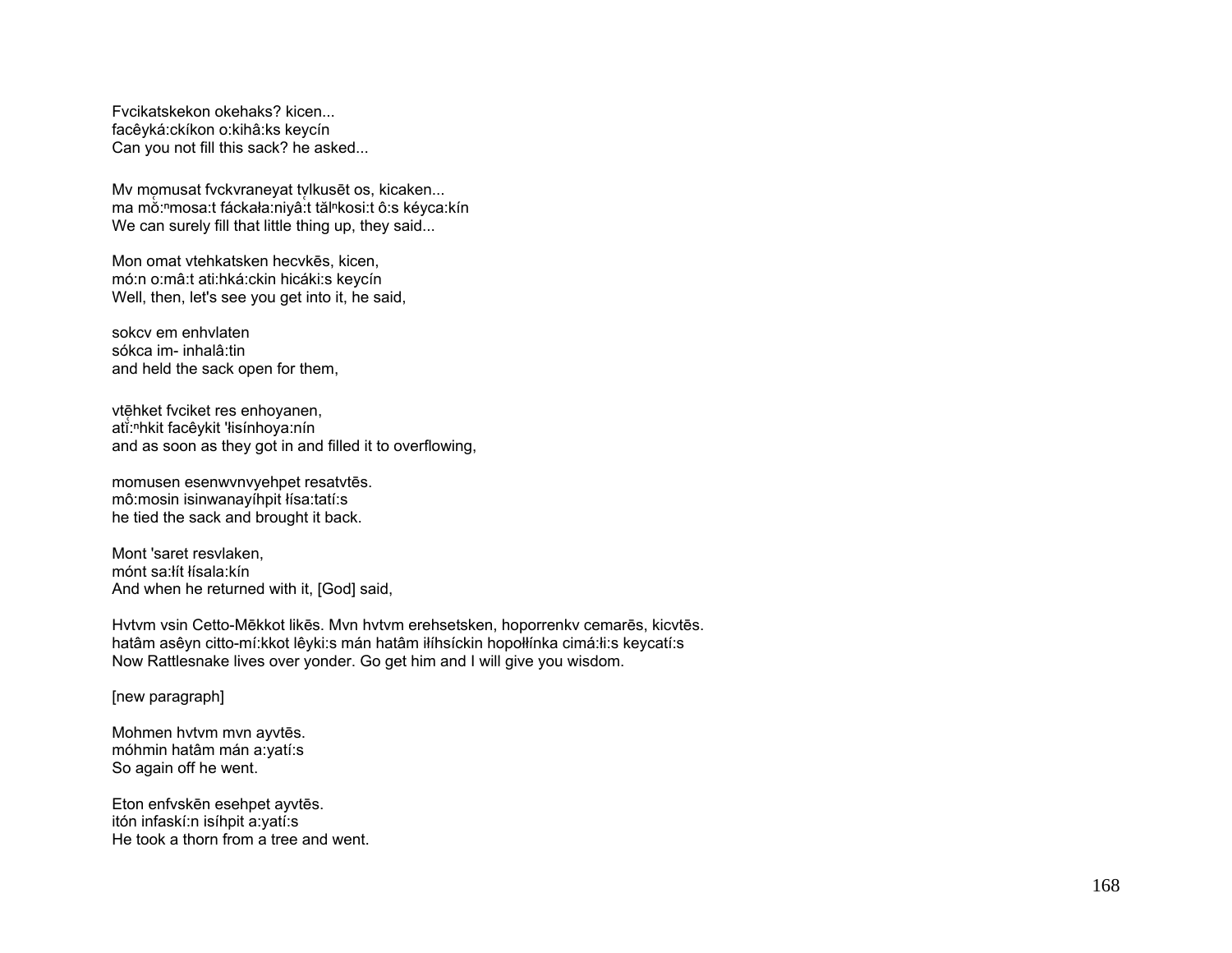Mont aret mv Cetto-Mēkko likan erorvtēs. mónt a:łít ma citto-mí:kko lêyka:n iło:łatí:s He went until he came to where Rattlesnake lived.

Mon okat, Hesaketvmesēt okat, mó:n o:kâ:t hisa:kitamisí:t o:kâ:t Then he said,

Heyv eto tvckē ietetayēs, kicvyan, hiyá itó tackí: a:ititâ:yi:s keycayâ:n When I said you would be the same length as this piece of wood,

Ietetahyekos maken... a:ititáhyiko:s ma:kín God said you would not be the same length...

Mon omat erahopohyit hecvranis mahkit atit omis, kicen... mó:n o:mâ:t iła:hopóhyeyt hicáła:néys máhkeyt a:téyt o:méys keycín Well, then, I'll go find one and see, I said, and that's why I've come, he said [to Rattlesnake]...

Ietetayē witvyēs komvyēs, kicvtēs. a:ititâ:yi: wêytayi:s kô:mayi:s keycatí:s I think I may be the same length, he said.

Momis ohmēs kicvyan, mó:meys óhmi:s keycayâ:n When I said, I think they might be the same,

Monhkos maket omen atit omvyis... mónhkô:s ma:kít o:mín a:téyt o:mayêys [God] said, It would not be, so that's why I have come...

Monkv lvpotkēt wvkiketsken ecehopayvranis, kicen... mônka lapótki:t wakêykíckin icihopá:yała:néys keycín So lie straight and I'll measure you, he said...

Lvpo̜tkusēt wvkiken, momusen mvn em vkerrēt okekv, lapŏ:<sup>ⁿ</sup>tkosi:t wakêykin mô:mosin mán im- akíłłi:t o:kiká He lay very straight, and this being a trick,